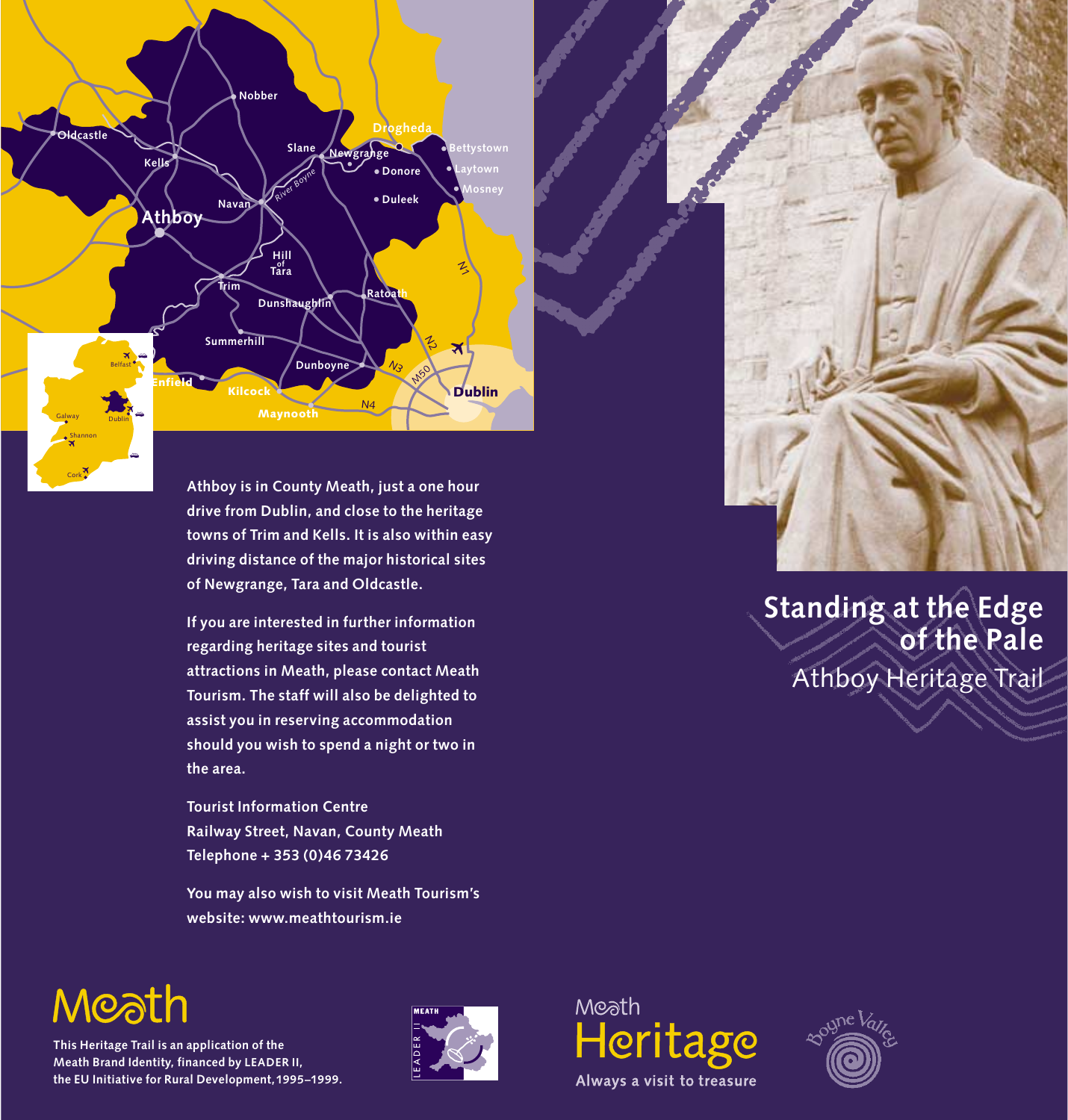

**A Meeting of Histories**

From invading Normans to Carmelite monks and a modern day library – the Church of Ireland grounds unite 900 years of Irish history.

# **At the Yellow Ford**

The town of Athboy began sometime during the sixth century A.D. as a settlement at the river crossing known as the Yellow Ford. The importance of the crossing meant that an established road network converging on the Yellow Ford had existed from early times. The town developed along these roadways.

The earliest inhabitants of Athboy were Druids who had settlements at the nearby Hill of Ward.

In 1180 the Anglo-Norman invasion reached Athboy. As part of their plan to capture key towns and fortify them with a wall and castle, the Normans walled a square extending from the river to the Roman Catholic Church, and from Scarlet Park to the backs of the houses on the northwest side of Main Street. Athboy was granted a charter in 1497 by Henry VII of England, and was by 1500 the most westerly stronghold of the Pale.

The Carmelite Order of monks arrived in Athboy in ca. 1300, establishing a charter house on land they were given outside the walls in nearby Danes Court. They also founded a hospital and an almshouse and built a church on the site of the present Protestant Church.

During the 1641 Rebellion, the town was captured by Eoghan Rua O'Neill. With Cromwell and the collapse of the Rebellion, much of the land ownership passed to adventurers from England. John Bligh, a Londoner, acquired large estates in the Athboy area. The head of the Bligh Family was named Earl of Darnley in 1725.

In the late 18th and early 19th centuries, the Darnley Family planned and carried out the development of the town, giving it the form which prevails today. It wasn't until 1909, after the Wyndham Act of 1903 had finally broken the power of the landlords, that Francis Walter, Earl of Darnley, auctioned the town of Athboy. The Darnley estate office, now the Kirwan Arms Hotel, was finally closed in 1948.

Take a few minutes to walk the Athboy heritage trail and experience some of the history and rich tradition which make the people at the Yellow Ford proud of their past and present, and confident in their future.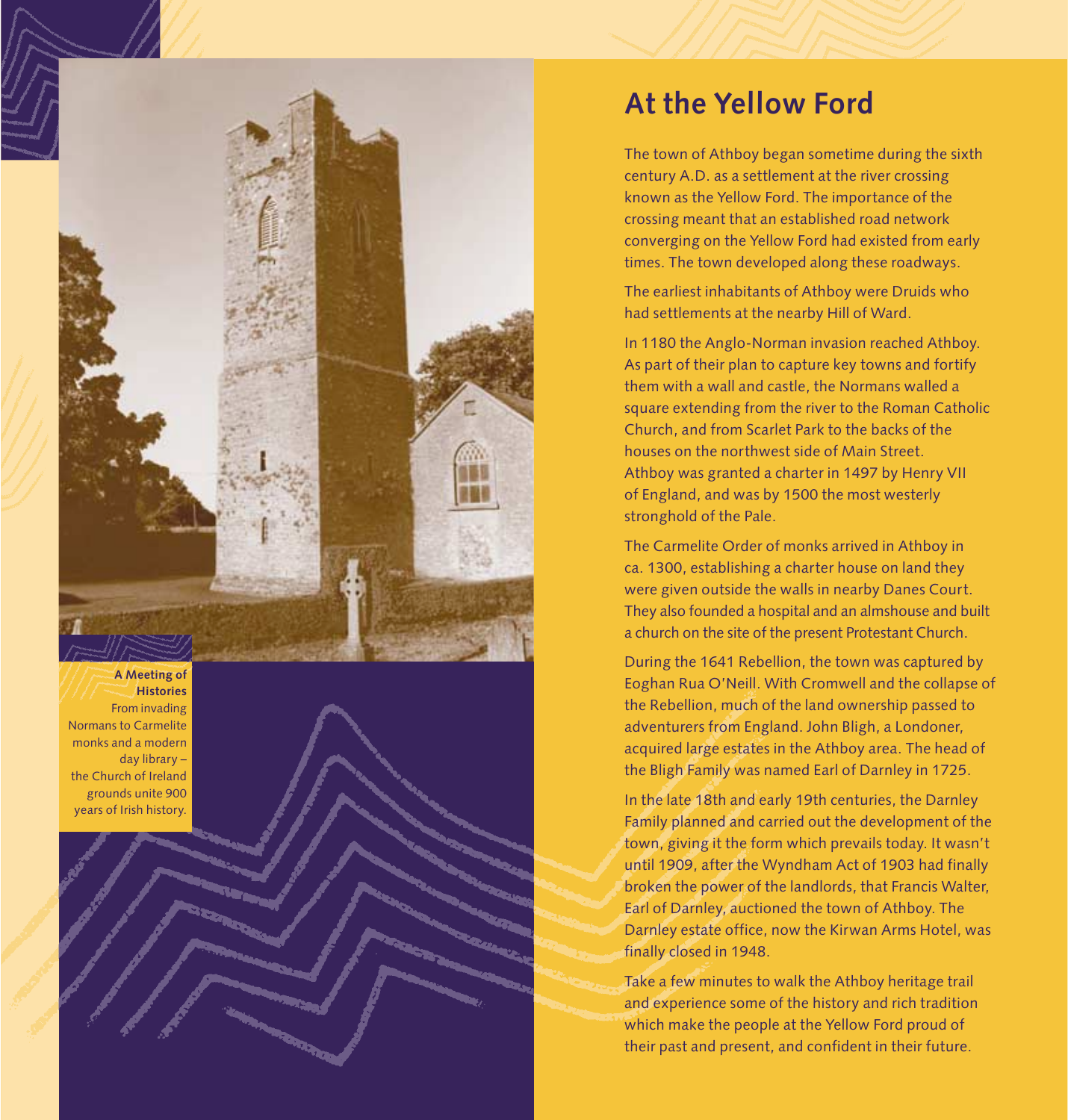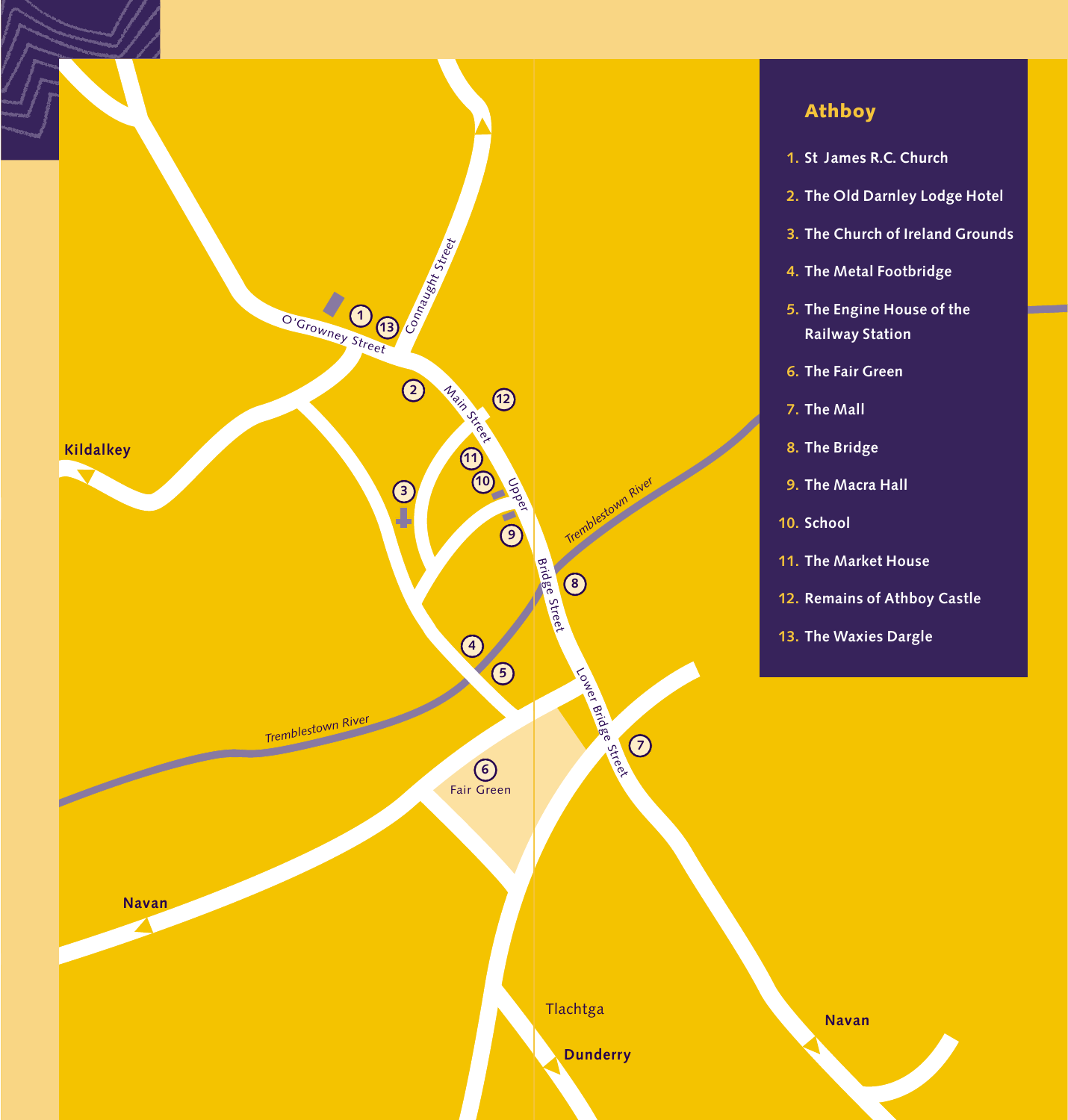# **The Stations of the Athboy Heritage Trail**

# *St James R.C. Church*

**1**

**Gaelic League** The Gaelic League was founded in 1893 as part of a general Irish language revival at the end of the 19th century. The League was also instrumental in rekindling an interest in Irish music and dance.

Completed in 1845 at the time of the great famine, the building was constructed under the direction of Rev. Fr. Rickard, P.P., whose remains are interred in the church.

Within the grounds stands a statue of Fr. Eugene O'Growney, one of the founders of the Gaelic League. He had a major influence in arresting the decline of the Irish language. The statue was executed by Seamus de Paor and was unveiled by the then President of Ireland, Sean O'Kelly, in 1956.



**The Darnley Family** The Darnleys were a prominent local family whose members represented Athboy in parliament on six occasions.

**2**

# *The Old Darnley Lodge Hotel*

This was the estate office for the Darnley Family who owned the town of Athboy and surrounding land from 1770. The family had an enormous influence on the development of Athboy until the power of the landlords was finally weakened by the Wyndham Act of 1903. They eventually sold the town in 1909.



**Records in Stone** Ireland's history can often be read in the stones of its churches.

**3**

## *The Church of Ireland Grounds*

The church was erected in 1772. The tower, from a previous church built by the Carmelites, was incorporated into the building and still stands. The house which was the residence of the church sexton is now the town library. Part of the old wall of Athboy can be seen at the end of the cemetery – this was built by the Normans in the 11th century to protect the settlement.

#### *The Metal Footbridge* **4**

This footbridge crosses the '*Yellow Ford*' – the river from which Athboy derives its name. It was at this point that the original street of Athboy crossed the river leading to the Fair Green and the Hill of Ward *(Tlachtga)*, an ancient Druidic settlement.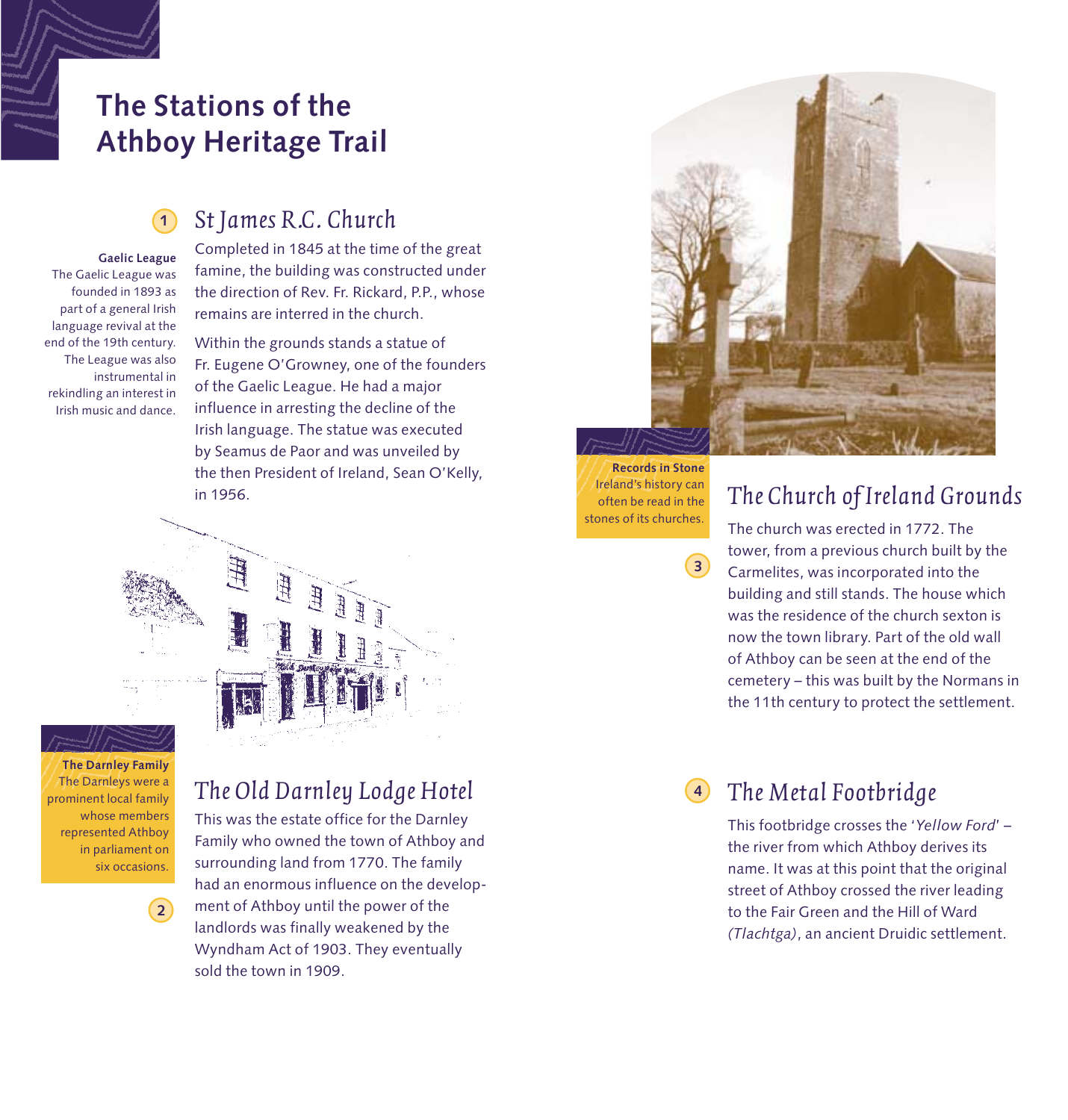# *The Engine House of the* **5** *Railway Station*

These fine stone buildings were part of the railway line which served Athboy for nearly one hundred years. Opened in 1864, the line ran from Athboy to Dublin. It was officially closed in 1957.

The Midland and Great Western locomotives were particularly known for their very distinctive livery – they were painted emerald green with vermillion coloured nameplates.

The station suffered severe damage from a bomb blast during the Civil War in 1923.



**Fair Green** A sporting ground of the ancients.

### *The Fair Green*

This is probably the oldest habitation site in Athboy. Situated close to the Druidic settlement of Tlachgta (the Hill of Ward), it is here that the inhabitants held their sports and contests. The green was donated to the people of Athboy by Lord Darnley in 1909. It was used as a site for the monthly cattle fairs until these were discontinued in 1955. The green was developed as a public park in 1999.



A beautiful example of 19th century cut stone architecture.

**7**

# *The Mall*

It was here that soup was distributed to victims of the famine. The soup was prepared in a huge pot which could be wheeled over the fire. To the rear of the Mall are the Athboy lodge stables and yard. These were owned by the Dyas family who also owned 'Mannifesto', the first horse to win the Aintree Grand National twice.

#### *The Bridge* **8**

It was the erection of this bridge around 1400 which created the present line of the town. The river beneath the bridge was diverted to accommodate the operation of the water wheel for the nearby cornmill.

#### *The Macra Hall* **9**

Formerly the courthouse, Macra Hall was built in 1863 as part of a complex occupied by the R.I.C. (Royal Irish Constabulary). This comprised of a barracks (now the Bank of Ireland) and a jail. Meath County Council purchased the building and used it as a courthouse until it was sold again in 1964. The Hall was then thoroughly renovated and has since become a centre of youth activity in the area.

**Macra na Féirme** Generations of Ireland's farming community have gathered socially with Macra na Féirme, a nationwide club active in rural communities.

#### **The Hill of Ward (Tlachtga)**

**6**

Was one of Ireland's ancient royal residences. Once a year fair-like meetings took place here. These were a mixture of trading, athletic competitions and legal dealings.